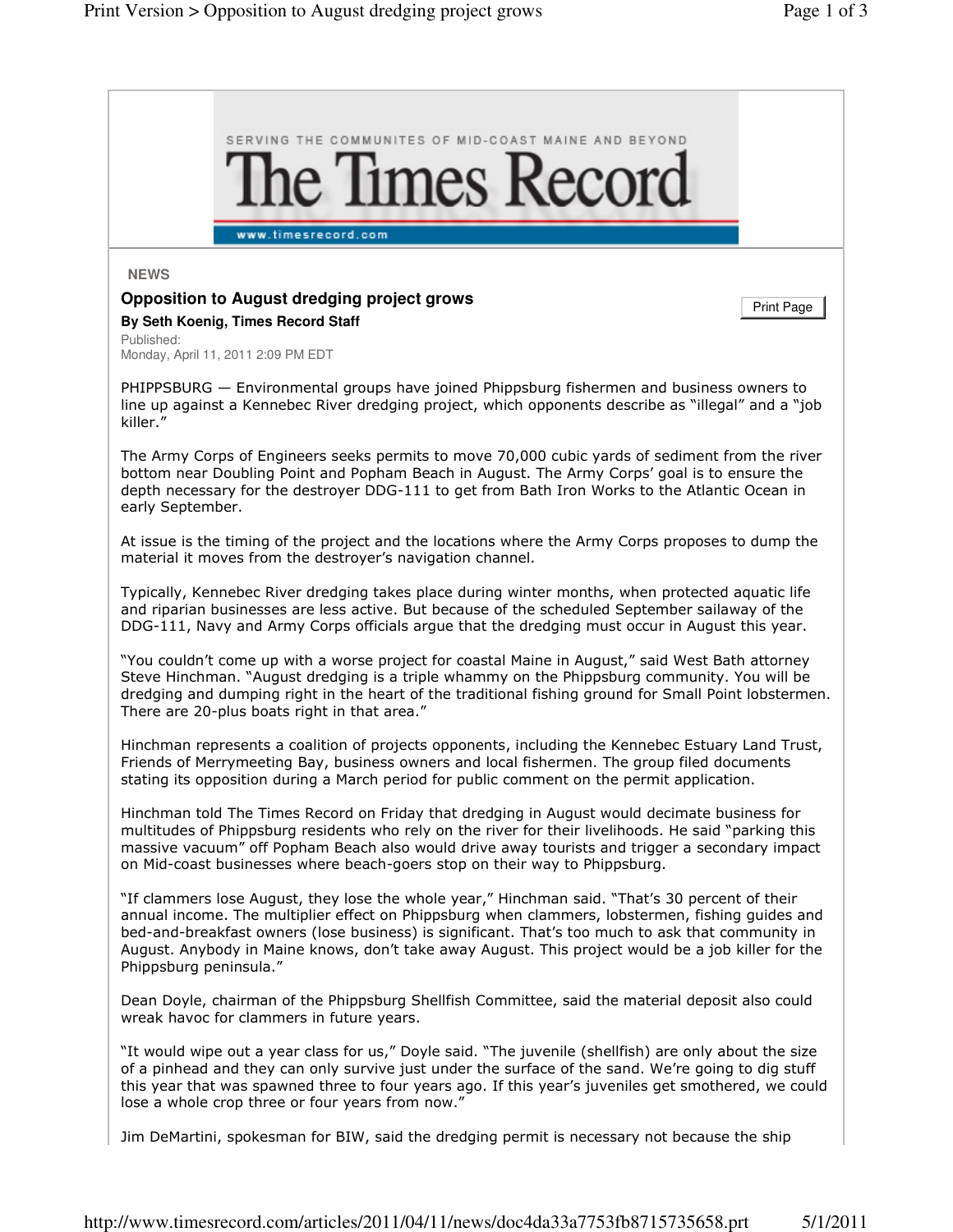cannot currently pass, but because the state of the river bottom in four or five months is uncertain.

"Today, a build-up of sand along the bottom of the west side of the designated navigation channel south of BIW leaves insufficient water depth to allow a DDG-51 (class) ship to pass," DeMartini said. "However, today, there is sufficient water depth to the east, outside that designated channel, which has enabled us to pass through – although the ability to maneuver the ship in that area is restricted.

"The next ship's movement is planned for August (or) September, at which time the Navy will own the ship and the ship's captain will be responsible for its safe navigation," he continued. "Six months from now, as we approach the end of summer, the condition of the river bottom will be different than it is today. For example, an unusually dry spring (and) summer, with less-thannormal runoff could cause sufficient bottom build-up to preclude safe transit. Conversely, an unusually wet spring (and) summer with heavy runoff could alleviate the issue altogether."

Hinchman said the permit sought by the Army Corps would allow not just enough dredging to create space for the DDG-111, but would allow what he called "overdredging" to keep the channel passable for several years.

"Of course, we don't know how the spring runoff will affect the river levels," he said. "We hope they will be able to navigate out of the channel without dredging. If they can't, then we think they need to take a minimalist approach. They don't have to overdredge to get the (DDG-111) out. If they want to overdredge, they should do it in the winter."

A call placed to William Kavanaugh of the Army Corps of Engineers on Friday was not returned by press time.

At a hearing held in Phippsburg on the subject in February, Kavanaugh told attendees the earliest the dredging work could take place, considering the extensive permitting process in place, would be August. At that time, he also said the expense of moving the dredging equipment to the area would make it not cost-effective to do only a minimal dredging job.

## Dredge project

Ed Friedman, president of Friends of Merrymeeting Bay, said the dredging project as proposed is more than just a case of bad timing for Phippsburg fishermen and business owners. He argues that it's illegal.

Friedman said the Phippsburg side of the river is designated as Class SA water, which means activity there is regulated. Some of the material to be dredged is slated to be deposited at a location known as Jackknife Ledge.

"In Class SA waters, which are the marine equivalent of Class A waters, discharges are illegal," Friedman said. "And dumping of dredge spoils is a discharge."

Friedman said state environmental regulators must gain approval from the federal Environmental Protection Agency if they hope to change the classification to one that would allow the dredging activity to take place as planned.

"What's happening is that the (state Department of Environmental Protection) has finally realized that these are SA waters, and they're saying that it was classified as SA in error," Friedman said. "They are using that as an excuse to try and bypass the normal administrative process required to downgrade a water body, and that process is one of public hearings and research."

The Army Corps also must go through an additional permitting process in which they must show that there is no less environmentally damaging alternative to their current plan, Friedman said.

"That's not the least damaging alternative, when you could take it offshore or go to an upland disposal instead," he said. "Those are both federal issues and they are both issues we could go to federal court over."